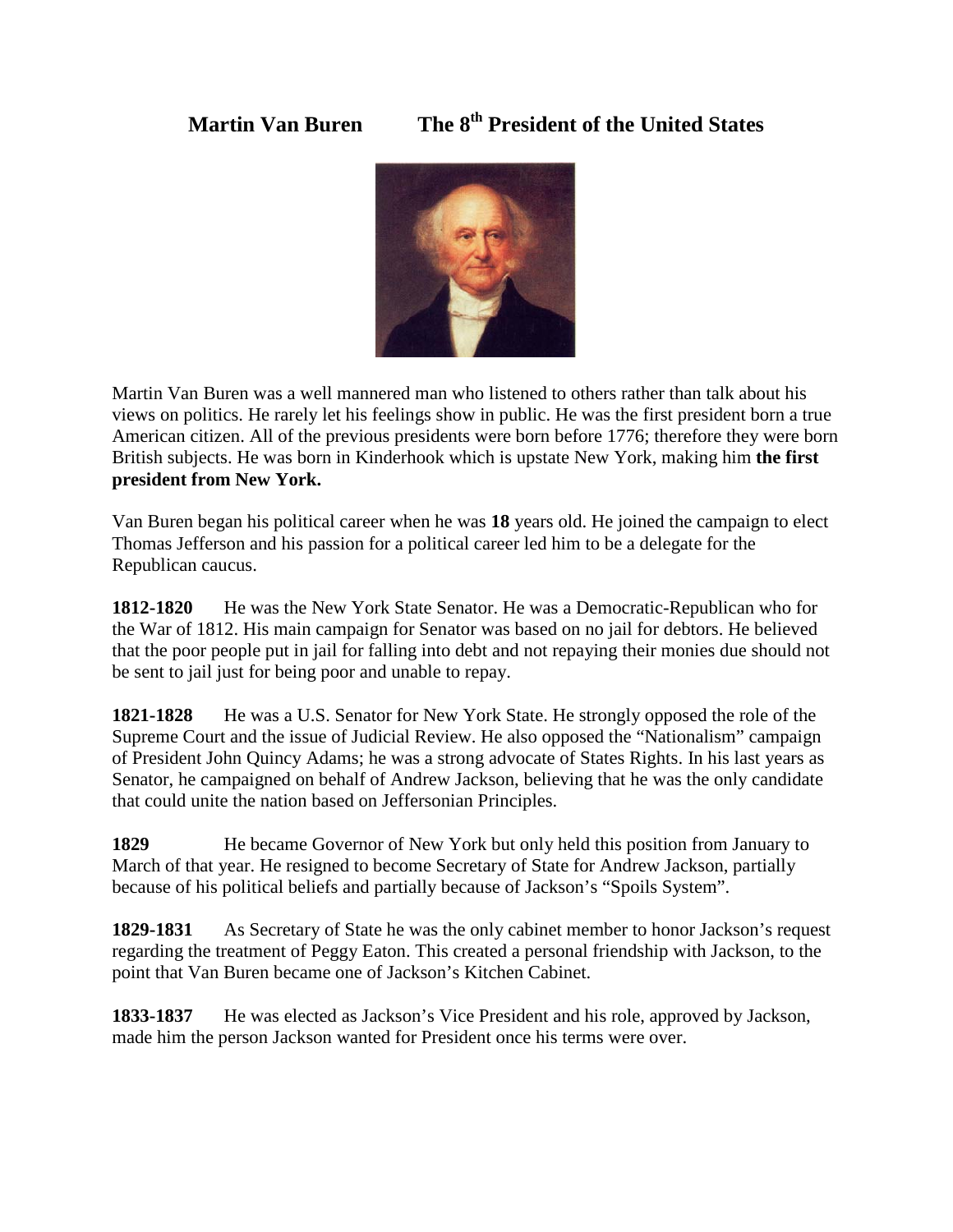In **1836** he became the Democratic candidate for President. His opponents were the Whigs who campaigned strongly against "King Andrew I".



The Whig Party were disorganized for the election, they had three candidates who were sectionalists and had no unity.

William Henry Harrison (Ohio) representing the West Daniel Webster (Massachusetts) representing the North East Hugh Lawson White (Tennessee) representing the South

Part of Van Buren's campaign was the issue of slavery. Ironically, even though he was from the North, he did not want Congress to abolish slavery even though he knew they legally could. This gave him strong support from the Southern states and he consequently swept the election, The nomination for his Vice-President however was not so easy. The Virginia electors, while supporting Van Buren, refused to vote for his running mate, Richard M. Johnson of Kentucky. Johnson had a strong military career. (Even though badly wounded, it was Johnson who claimed that he was the person who killed Tecumseh).

Instead of Johnson, the Senate voted for William Smith of Alabama. This change deprived Johnson as a majority winner and this meant that the race for Vice-President had to be decided in the Senate. In February 1837, the Senate finally elected Johnson Vice-President.

**The Panic of 1837** was the first political challenged faced by Van Buren as President. At first the New York banks and then other banks across the country suspended converting paper money into gold and silver. This led to a panic of people demanding to withdraw their funds from the banks. What followed was an economic depression that lasted until 1843. In all, 900 banks were forced to permanently close and the unemployed rioted in every city due to the lack of food. It was such a severe depression that for the first time, the United States had an unfavorable balance of trade with England. (The Panic of 1837 would cost Van Buren his re-election in 1840).